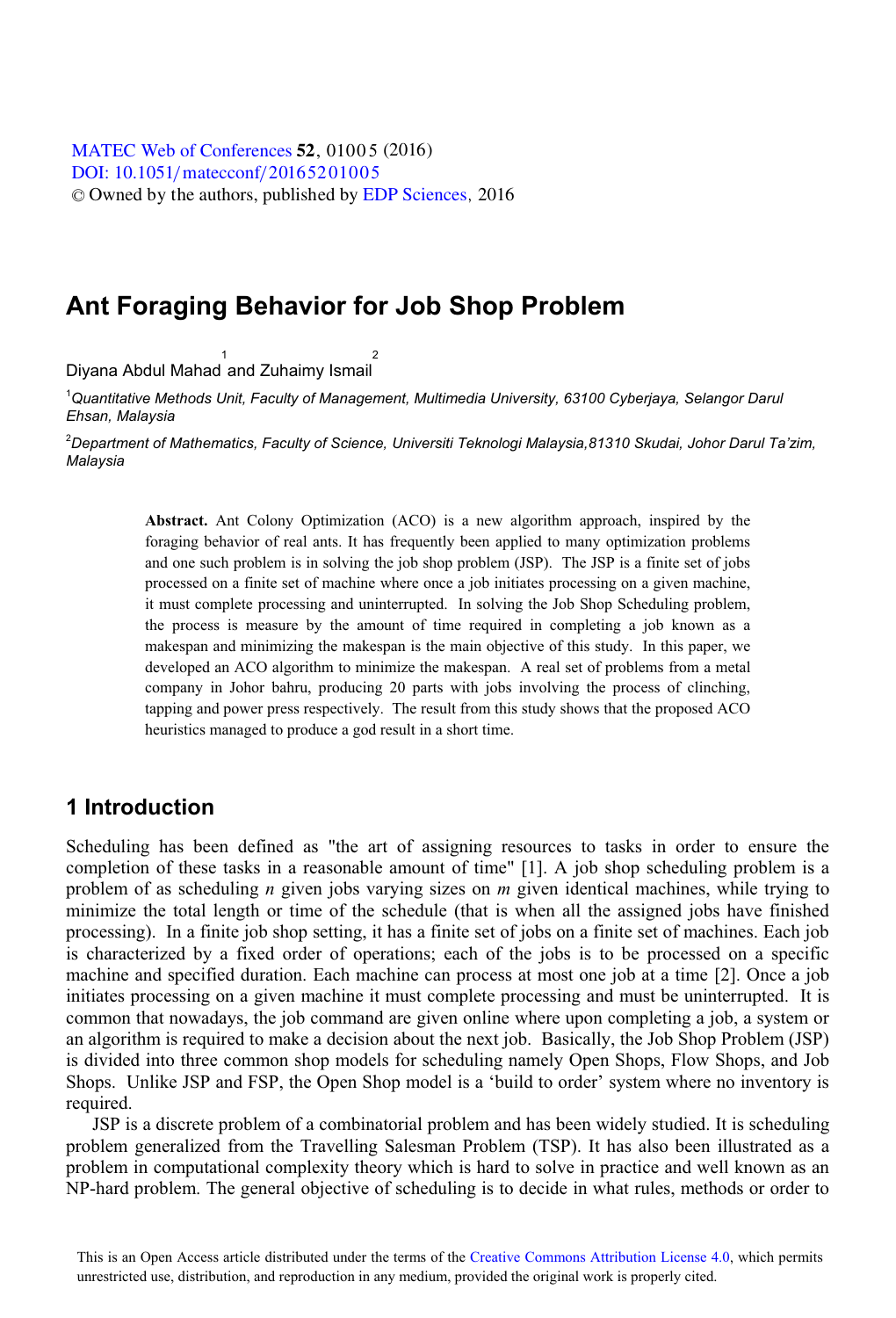perform jobs in the sequence, so that certain desired criteria are met. In this research, near-optimal solution methodologies for job shop scheduling are examined.

In searching for the optimal or near optimal solution to the JSP, we explore the possibility of using Ant Colony Optimization (ACO) approach. It is a new algorithm inspired by the foraging behavior of real ants. Many researchers have used and developed ACO algorithm to solve NP-hard problem such as travelling salesman problem [1], graph colouring [3], vehicle routing problem [4] and so on. The main aim of this study is to minimize the makespan that is the total completion time [5]. The makespan can be described as the time required to complete all the n jobs. Minimizing the makespan is a common objective in multiple-machine sequencing problems. A real scheduling problem from a small and medium enterprise producing components for auto industry is used. The rest of the paper is as follows. The full description of JSP is given in section 2 followed by the mathematical modeling. In Section 3, a brief explanation of the ACO approach, the background of the ACO and the pseudo code in the methodology flow chart. In Section 4, the discussion on the adaptation of ACO to solve JSP and the results and discussion is given in the final section.

### **2 Problem Dissertation**

In JSP, it must have a finite set of *n* jobs, and finite set of *m* machines. Each job must have a chain of operations, and each machine can be handling on at most one operation at a time. Each operation needs to be processed during an uninterrupted period length of time on a given machine.

The problem of scheduling jobs in a machine shop is often modeled as a *classical* job shop problem, which is described as follows. Given is a shop consisting of *m* machines *M*1, *M*2,…, *Mm*. On these machines, a set of *n* jobs  $J_1, J_2, \ldots, J_n$  needs to bescheduled. A schedule defines for each job  $J_i$ , a completion time  $C_i$  such that the jobs do not overlap in their execution [6]. Each machine is available from time 0 onwards and can process at mostone job at a time. Each job *Jj*consists a chain of operations  $O_{1j}, O_{2j}, \ldots, O_{nj}$ , wheredenotes the number of operations of job  $J_j$ . Operation  $O_{ij}$ can only be processedafter the completion of operation  $O_i-1$ ,  $j$  ( $i=2,...,n_j$ ); operation  $O_{1j}$  is available from time 0 onwards.  $O_i$  needs uninterrupted processing on machine m<sub>ij</sub>during a givennon-negative time  $p_{ij}$ . The objective is usually to find a schedule that minimizes themakespan, that is, to find a schedule in which the time to process all jobs is minimal.

This paper refers to the standard model of the *n*-job, *m*-machine job shop problem as;

$$
J/M/G/C_{\text{max}}
$$

where *J* and *M* stand for the number of jobs and machines, and the *G* and  $C_{max}$  represent the precedence rules and the minimum makespan. Respectively *Cmax* is the maximum earliest completion time of the last operation of any job.

An example of *3/3/G/Cmax* JSP with three jobs and three machines is shown in Figure 1 with the matrix description given in Table 1.

|        | . | ∸ |
|--------|---|---|
| $\sim$ |   |   |
| - 1    |   |   |

**Table 1: T**he Matrix represents the description on figure above.

Table 1 show the data of an instance with 3 machines and 2 jobs, where each job consists of 3 operations. Whereas Figure 1 show the representative of the Table 1 into the graph. From Figure 1 we can see that the graph have 8 nodes, 17 edges and 6 operations. This has been calculates from equation below. From Equation 1, 2, and 3 we know that *n* is stand for jobs, *m* is for machines, and *|O|* is operations it takes.

$$
Nodes = n * m + 2
$$
 (1)

Operation  $|O| = n * m$  (2)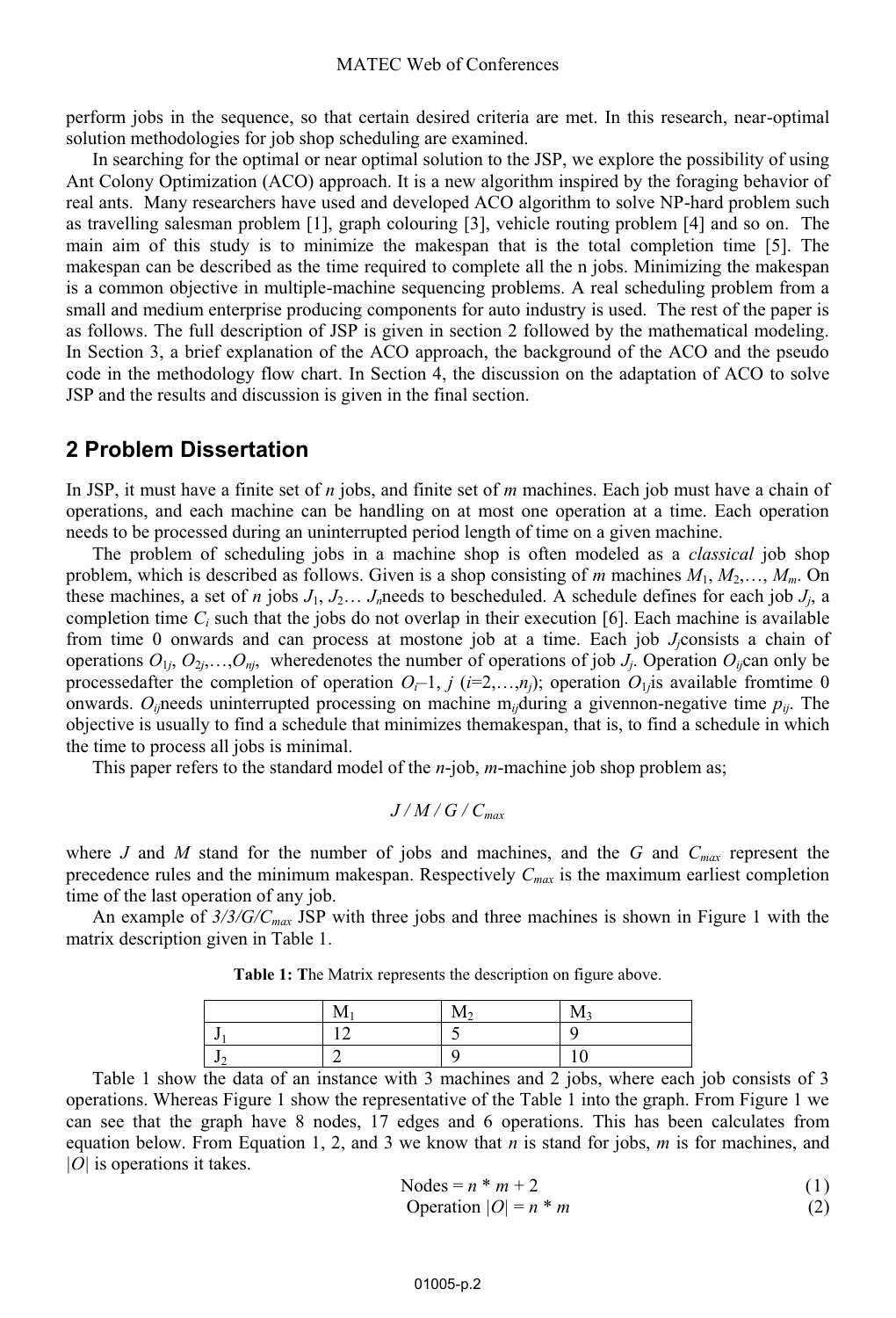#### ICDES 2016

$$
\text{Edges} = \frac{|0| \cdot (|0| - 1)}{2} + n \tag{3}
$$

Figure 1 shows the example of the 2 jobs processed with the 3 machines. As the results, the crossing path for the problem is 0*-* 1 *-*2 *–* 6 *-* 7, and the makespan, as the total completion time is 20.



**Figure 1.** The graphic representation for the result of a 2/3/ G/  $C_{max}$ job shop problem.

#### **2.1 The Mathematical Model**

The mathematical formulation for the job shop with the objective of minimizing makespan are presented below: Objective:

Minimize 
$$
\{Max(C_{1j}, C_{2j}, C_{3j}, \dots, C_{ij})\}
$$
 (4)

Subject to: *Cij- Sij – tij* = 0 ∀(*i; j)* (5)

$$
C_{ij'} - C_{ij} + H(1 - \gamma_{ij}) \geq ti'j', \forall (i, j), (i', j') : Oij \in N_k, Oij' \in N_k
$$
 (6)

$$
C_{ij} - C_{ij} + K(1 - \gamma_{ij}) \geq tij, \ \forall (i, j), \ (i', j') : Oij \in N_k, \ Oij' \in N_k
$$
 (7)

$$
S_{ij} \ge 0 \,\forall i; j \tag{8}
$$

$$
Sij+1 - Cij \ge 0, \forall i, j = 1, ..., Ji-1
$$
 (9)

 $\gamma = \begin{cases} 1, & \text{if operation} \frac{\partial_{ij}}{\partial} \text{ precedes} \frac{\partial_{i'j'}}{\partial} \\ 0, & \text{Otherwise} \end{cases}$  (10)

The above model detail the assumptions for the JSP. In Equation 4, let  $S_{ij}$ be as the starting point, while  $C_{ij}$  is the completion time job *i*. While *H* and *K* is assumed as very large positive integer,  $N_k$  is the set of operations  $O_{ii}$ that can be loaded on machine k and y is a decision variable that generates a sequence between the operations  $Oij$  and  $Oij'$ . The constraint sets in Equation 3, imposes that thedifference between the completion time and the starting time of an operation is equalto its processing time. This constraint satisfies the assumption that once an operationhas started, it cannot be pre-empted until its completion. Constraint sets in Equation 4and Equation 5 are to ensure that no two operations can be processed simultaneouslyon the same machine. The disjunctive constraint in equation 4, becomes inactivewhen  $y = 0$  and the disjunctive constraint in Equation 5 becomes inactive when  $v = 1$ . Constraint set in Equation 6, are to ensures that the start time of an operationis always positive. Constraint set in Equation 7 represents the precedence relationshipamong various operations of a job.

Some Properties are :

**Property 1:** An optimal schedule exists if no idle time between any consecutive jobs for scheduling jobs on a single machine with common due dates.

**Property 2:** For the optimal schedule, V-shaped property exists around the common due date. This means that jobs completed before or on the common due date *d* are scheduled in non-increasing order of the ratios  $\lambda / \alpha$ , and jobs starting on or after *d* are scheduled in non-decreasing order of the ratios  $\lambda_i/\alpha_i$  in an optimal schedule.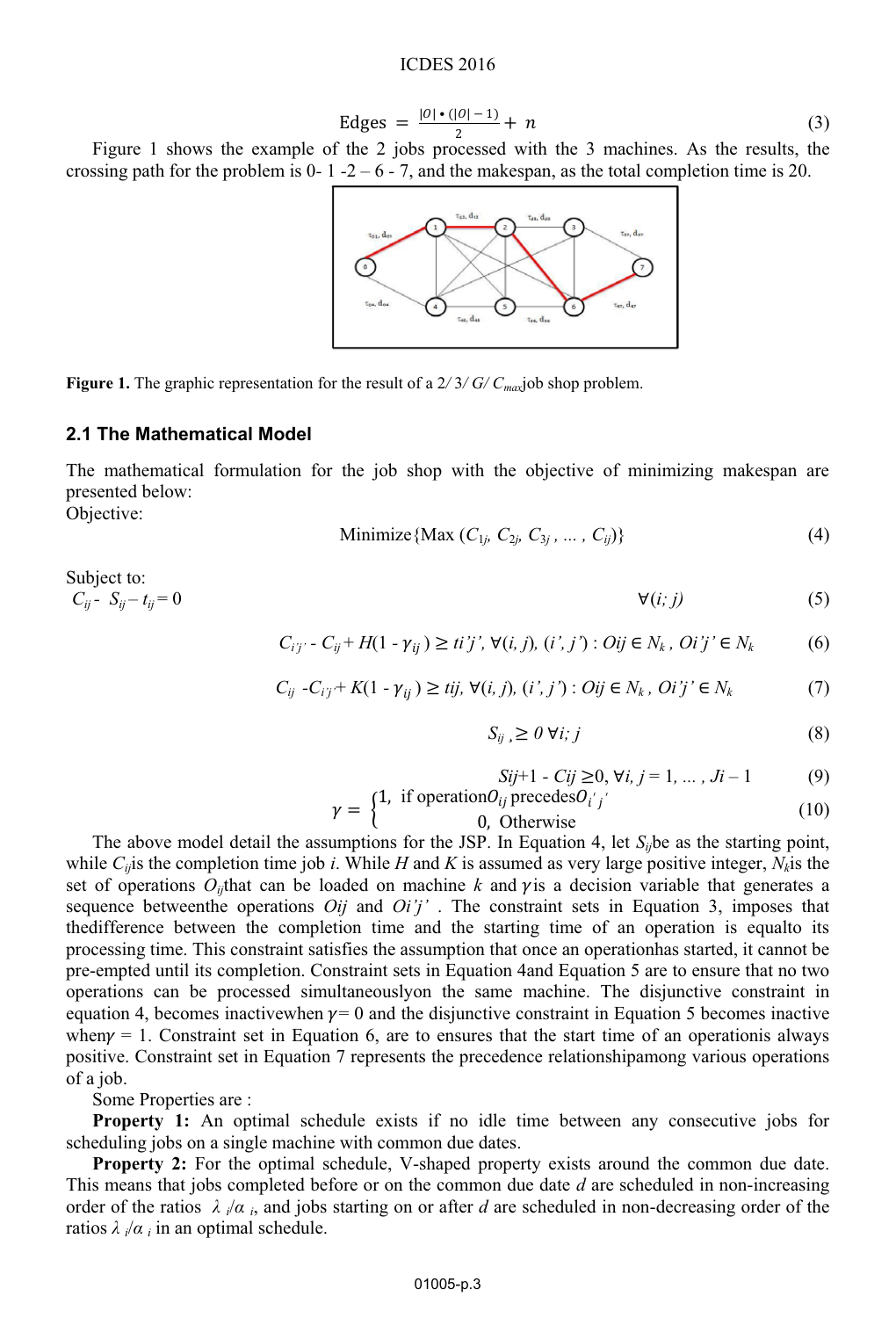**Property 3:** In an optimal schedule, either the first job starts at time zero or the completion time of one job coincides with the common due date *d*.

## **3 The Methodology**

The ant colony optimization was inspired by a colony of real ants in an experiment conducted by Goss *et al*. A laboratory colony is given access to a food source in an arena linked to the colony's nest by a bridge with two branches of different length (see Figure 2).





Figure 2, also shows how the ants move to on each arc *(i,j)* of the graph, that is associated with a variable  $\tau_{ij}$  called *artificial pheromone trail*. Pheromone trails are read and written by ants. The amount (intensity) of pheromone trial is proportional to the utility, as estimated by the number of ants using that arc to builds good solutions. Each ant applies a step-by-step constructive decision policy to build problem's solution. At each node local information, maintained on the node itself and/or on its outgoing arcs, is used in a stochastic way to decide the node to move on. The decision rule of an ant *k* located in node *i* uses the pheromone trials  $\tau_{ij}$ to compute the probability with which it should choose node  $j \in N_i$  as the next node to move to, where *Ni* is the set of one-step neighbors of node *i*:

$$
p_{ij}^k = \begin{cases} \tau_{ij} & \text{if } j \in N_i \\ 0 & \text{if } j \notin N_i \end{cases}
$$
 (11)

While building a solution ants deposit pheromone information on the arcs they use. In ACO, ants deposit a constant amount  $\Delta \tau$  of pheromone. Consider an ant that at time *t* moves from node *i* to node *j*. It will change the pheromone value  $\tau_{ii}$  as follows:

$$
\tau_{ij}(t) \leftarrow \tau_{ij}(t) + \Delta \tau \tag{12}
$$

Using this rule, which simulates real ants' pheromone depositing on arc (I, j), an ant using the arc-connecting node *i* to node *j* increases the probability that ants will use the same arc in the future. As in the case of real ants, autocatalysis and different path length are at work to favor the emergence of short paths.We have to write the data in a more compact form to tackle this job shop problem.

### **4 ACO Implementation**

In this flowchart, we are adding two dummy nodes which classify the start and finish node; as the starting node and the completion of the overall job shop. Thus, now we have the starting point and the destination in the ACO. This flowchart is define as the Ant Colony algorithm. At the beginning of the algorithm, all parameters are initialized. There are *m* ants in the colonies that are placed at the starting points, and one iteration is completed when all ants has arrived at the destination. The local pheromone update when an ant chooses an edge to go on. The global pheromone updating is performed when the whole ant colony reached the destination. Those step influences the next iteration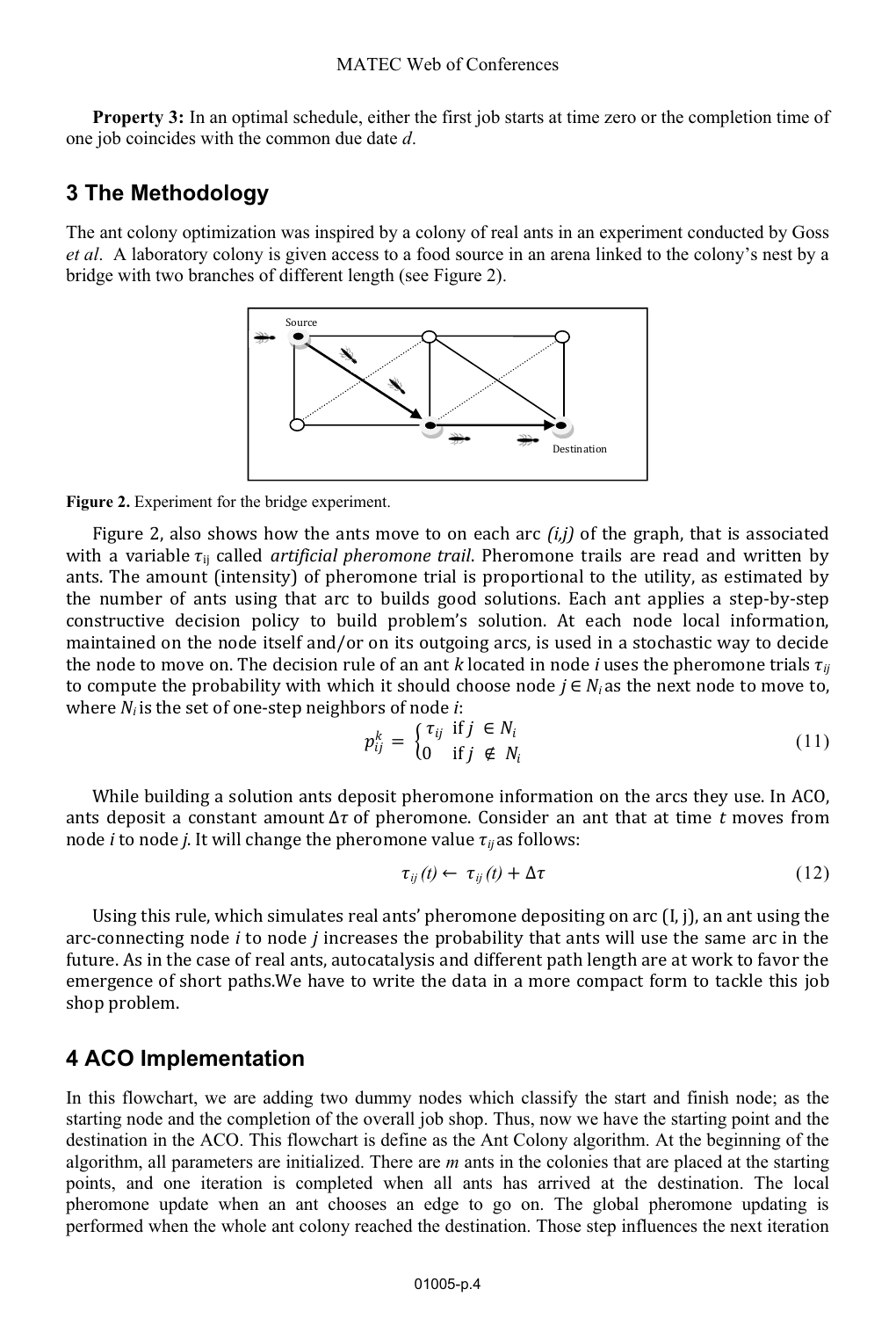of ant colonies finding routes. The algorithm stopped when the maximum number of iterations reached, and the minimum makespan of the job shop is found.

In implementing the model developed, this study explores a real problem of JSP in a Metal Company. This Metal Company involved in the covers product design and development, electrical and electronic enclosure as well as industrial equipment for workshop, warehouse and factory. This company was a premier supplier for the metal components.Data given the general information for 20 parts of Customised E07 Rack which is commonly used to store computers for industrial production.

**Initialization:** The pheromone trails, the heuristic information and the parameters are initialized **Iterative loop:**

| 2.1 | A colony of ants determines starting jobs.                    |
|-----|---------------------------------------------------------------|
| 2.2 | Construct a complete schedule for each ant:                   |
|     | Repeat                                                        |
|     | Apply state transition rule to select the next processing job |
|     | Apply the local updating rule                                 |
|     | Until a complete schedule is constructed                      |
| 2.3 | Apply local search process                                    |
| 2.4 | Apply the global updating rule                                |

**Cycle:** If the maximum number of iterations is realized, then STOP; Else go to step 2.

## **5. Results and Analysis**

The objective of our study is to determine the minimum makespan, using the ACO. Based on the ACO method, a computerised system was develop and built using the Visual Basic programming language. Several trial run on the system shows that it is very efficient for small size problem but it reduces the average as the problem sizes involves. Table 2 shows the different process, jobs, makespan and the sequence in the JSP.

| <b>Process</b>     | <b>Total of Jobs</b> | Makespan(seconds) | Machine          | <b>Job Sequence</b> |
|--------------------|----------------------|-------------------|------------------|---------------------|
| <b>CNC</b>         | 15                   | 600               | 1                | 1, 7, 13            |
| Machining          |                      |                   | $\overline{c}$   | 2, 8, 14            |
|                    |                      |                   | 3                | 3, 9, 15            |
|                    |                      |                   | 4                | 4, 10               |
|                    |                      |                   | 5                | 5, 11               |
|                    |                      |                   | 6                | 6, 12               |
| <b>Bending</b>     | 13                   | 104               | $\mathbf{1}$     | 1, 7, 13            |
|                    |                      |                   | $\boldsymbol{2}$ | 2,8                 |
|                    |                      |                   | 3                | 3, 9                |
|                    |                      |                   | 4                | 4, 10               |
|                    |                      |                   | 5                | 5, 11               |
|                    |                      |                   | 6                | 6, 12               |
| <b>Clinching</b>   | 3                    | 72                | 1                | 1                   |
|                    |                      |                   | $\overline{2}$   | $\overline{2}$      |
|                    |                      |                   | 6                | 3                   |
| <b>Tapping</b>     | 2                    | 40                | $\overline{3}$   | 1                   |
|                    |                      |                   | 5                | 2                   |
| <b>Power Press</b> | 5                    | 25                | $\sqrt{2}$       | 5                   |
|                    |                      |                   | 3                | 4                   |
|                    |                      |                   | 4                | 3                   |
|                    |                      |                   | 5                | $\overline{2}$      |
|                    |                      |                   | 6                |                     |

**Table 2.** The Results for Makespan Objective for Customized E07 rack.